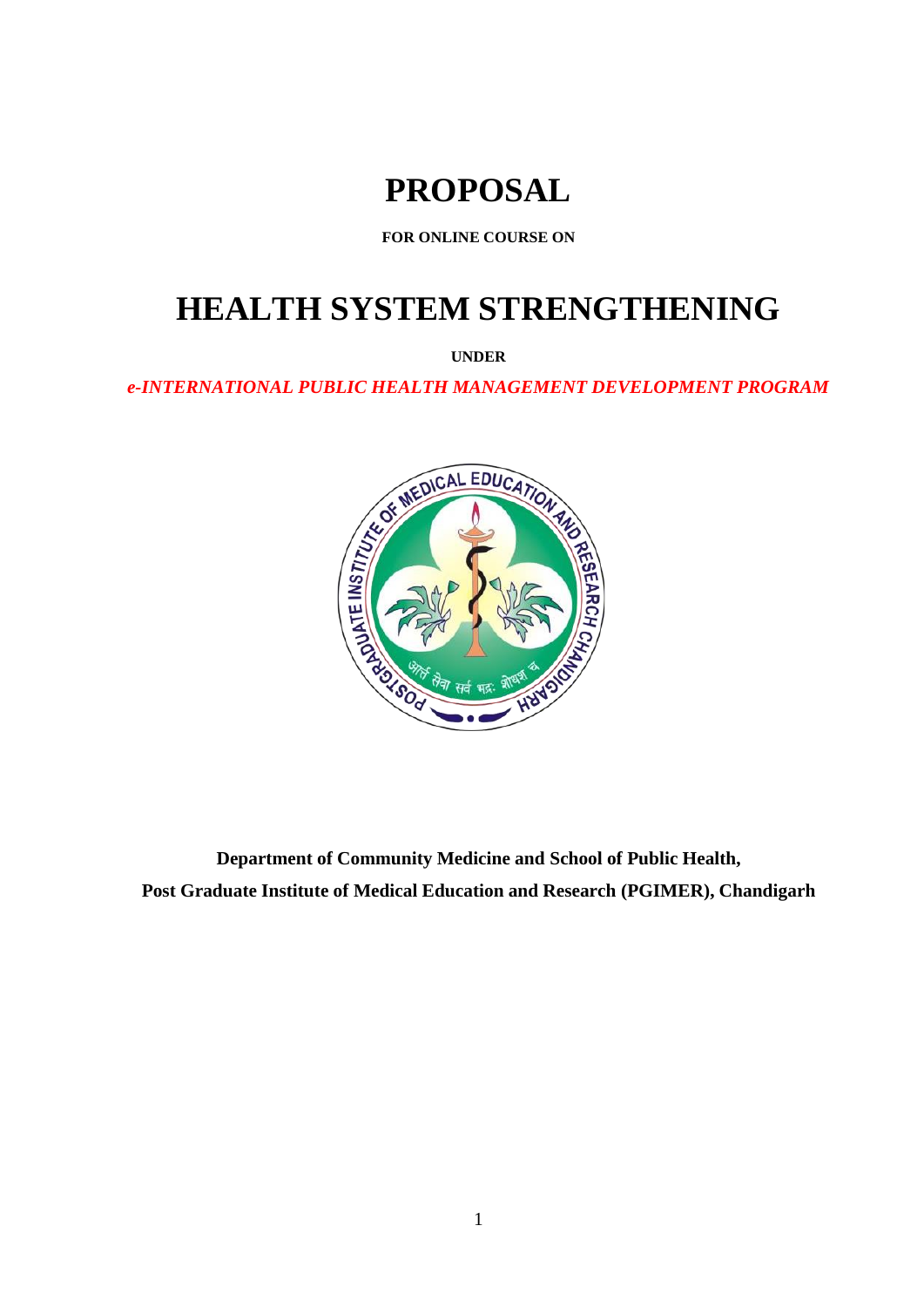### **1.** *Preamble/justification*

Strong health systems in any country are required so that people achieve access to good quality health care, and to maximize the existing resources for achieving sustainable improvements in health and for countries' economic growth. It provides a basis to support countries in scaling up health services, addressing bottlenecks in a collaborative, coordinated way, driven by desired health outcomes, to achieve sustainable development goals. To be most effective, this process must be country-led, based on priorities set out in comprehensive national health plans. Health systems frameworks envisaged by World Health Organization can serve many purposes, including: to describe the structure, organisation, functions and processes of a health system; to conceptualise actions to improve health system performance; or to coordinate and harmonise national and global health systems investment strategies, programme support and tools. Health system strengthening is also a means to progress our health care delivery system towards universal health coverage (UHC). The course will orient participants about the basic concepts of the healthcare delivery system, its functions and roles along with WHO health system frameworks.

## **2.** *Goals and Objective*

#### **Goal**

The main goal of this course is understanding the various health system and improving access, quality and utilization of services, as well as, developing effective approaches for monitoring and evaluating the various levels of system in terms of inputs, processes, outputs and outcome indicators

#### **Objectives**

1. To build capacity of public health professionals with the functions and role of Health system and WHO building blocks

2. To illustrate with relevant context-specific case studies, how health system strengthening canimprove the overall competiveness within and outside the organizations.

3. To make participants understand Health system as one of the component in determinants of health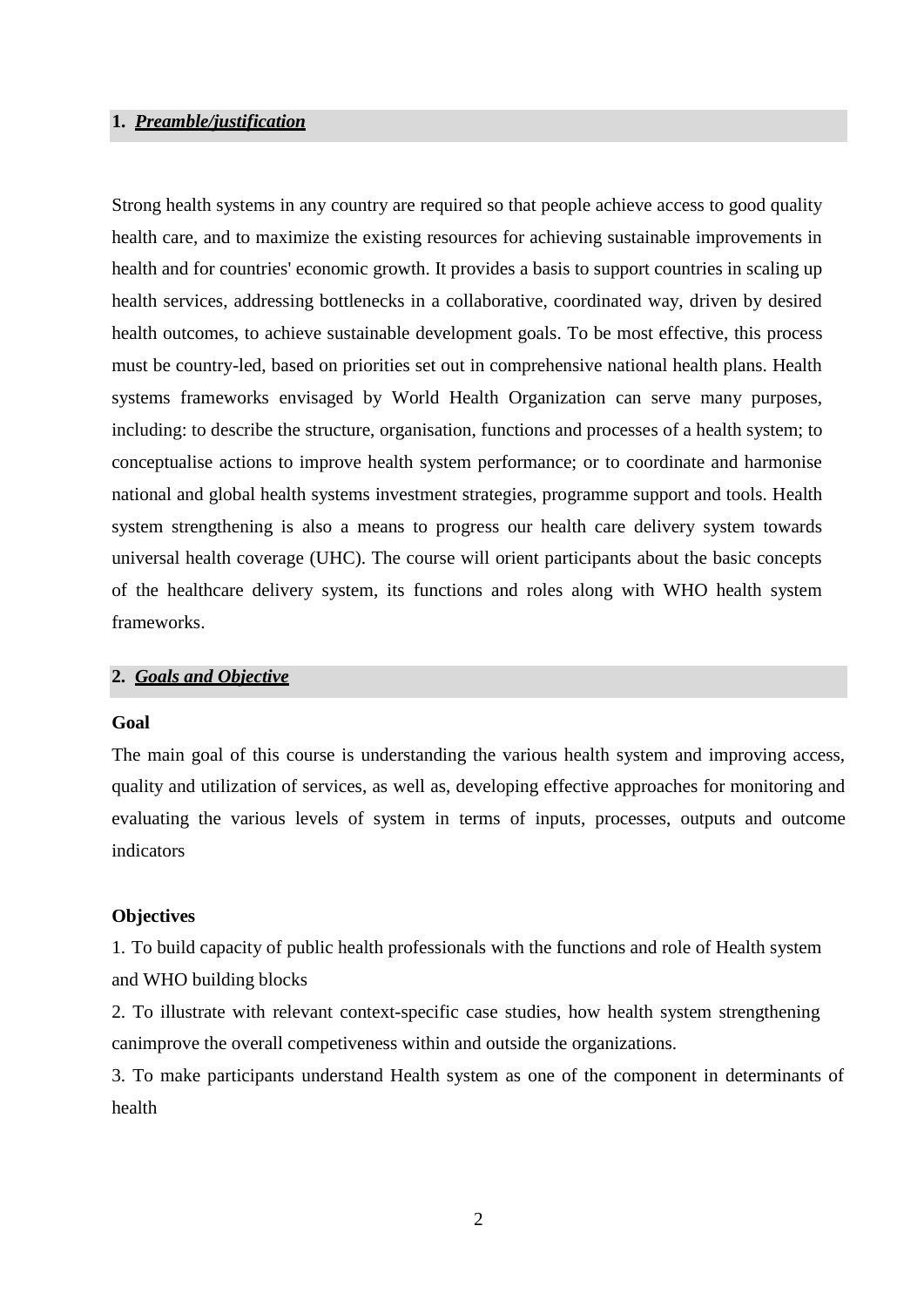# **3.** *Core Faculty for the Course*

| S. No. | Faculty                     | Designation                                                                    | Institute                                              |
|--------|-----------------------------|--------------------------------------------------------------------------------|--------------------------------------------------------|
| 1.     | Dr. Sonu Goel               | Professor                                                                      | PGIMER, Chandigarh                                     |
| 2.     | Dr. Sanjiv Kumar            | Professor and Former Head<br><b>IIHMR, New Delhi</b>                           | <b>IIHMR, New Delhi</b>                                |
| 3.     | Dr. Sanjay Zodpey           | Professor and Vice President –<br>Academics                                    | Public Health Foundation of<br>India (PHFI), New Delhi |
| 4.     | Dr. Chanderkant<br>Lahariya | <b>Former National Professional</b><br>Officer                                 | WHO, India office                                      |
| 5.     | Dr Atul Kotwal              | <b>Executive Director, National</b><br><b>Health System Resource</b><br>Centre | National Health System<br>Resource Centre, India       |

# **Other Course faculty**

The course faculty shall be eminent healthcare management professionals and experts from various public and private healthcare organizations, health care program leaders from national and international agencies, faculty from Centres of Excellence in healthcare and management sector, and grass-root community health senior program managers involved in innovative healthcare initiatives.

## **4.** *Course duration*

The total duration of course is **1 week (21/November/22- 25/ November/22)**

### **5.** *Course Curriculum and schedule*

The course mainly focused on the areas of Heath system strengthening

The Course schedule will be covered in total 5 days

Day 1- 4: Live / recorded lecture followed by assignment and discussion

Day 5: Action plan preparation and presentation and Live interaction with the course faculty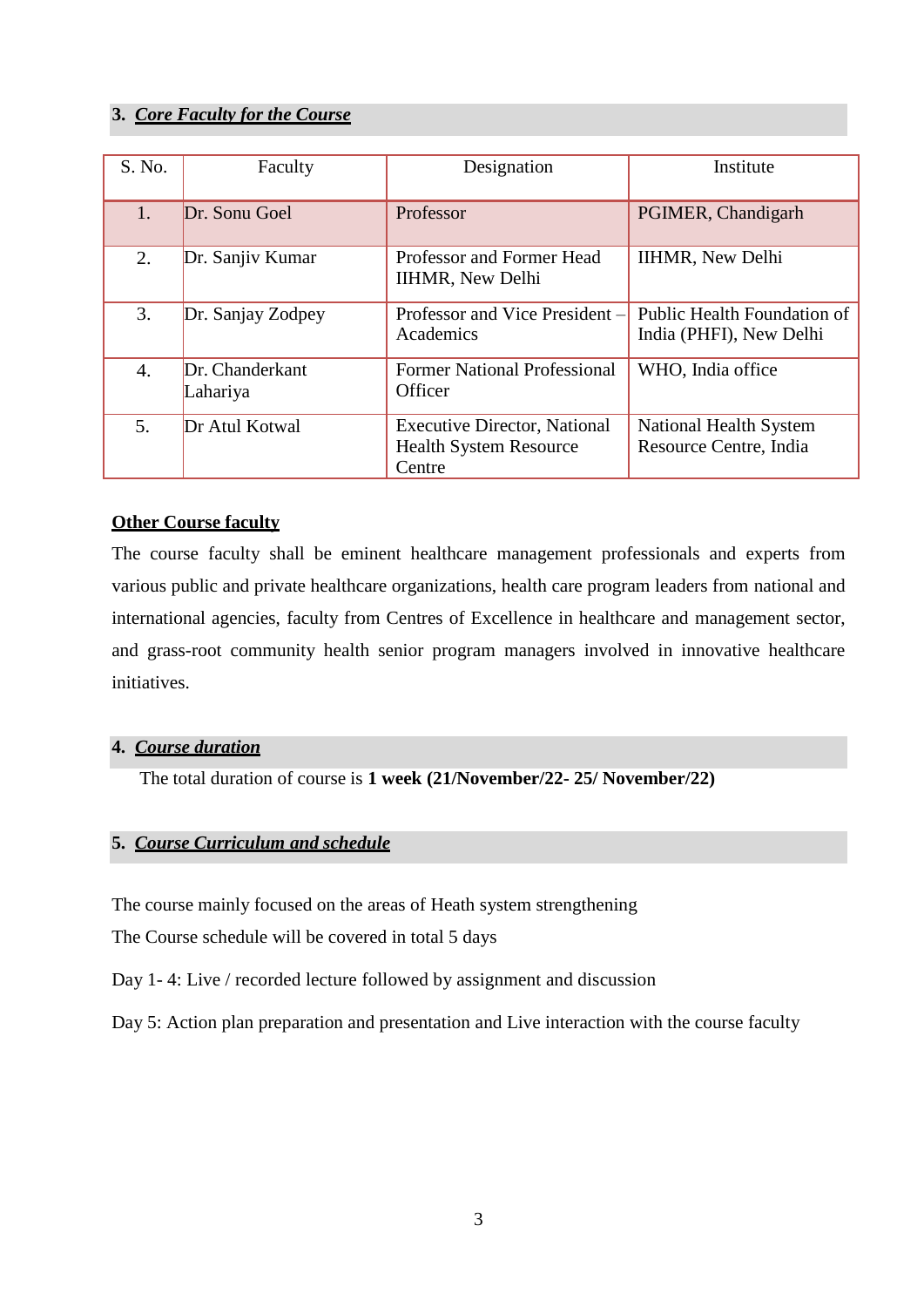

#### *PROGRAM SCHEDULE*  **E-INTERNATIONAL PUBLIC HEALTH MANAGEMENT DEVELOPMENT PROGRAM**



| Day & Date | <b>Time</b>      | <b>Topic of Presentation</b>                                                | <b>Resource Persons</b>  |  |  |
|------------|------------------|-----------------------------------------------------------------------------|--------------------------|--|--|
|            | 01:30-01:33 PM   | Welcoming the Delegates                                                     |                          |  |  |
| Day 1      | 01:33-01:35 PM   | Lamp lighting Ceremony                                                      |                          |  |  |
|            | 01:35-01:45 PM   | Introduction to E-IPHMDP and allotment and discussion of Action Plan format |                          |  |  |
|            | 01:45-02:00 PM   | Pre test                                                                    |                          |  |  |
|            |                  | <b>Lecture 1</b>                                                            |                          |  |  |
|            | 02:00-02:45 PM   | <b>Understanding Health systems</b>                                         | Dr. Sonu Goel            |  |  |
|            | 02:45-03:00 PM   | <b>MCQ</b>                                                                  |                          |  |  |
|            | 03:00-03:15 PM   | Social media break                                                          |                          |  |  |
|            | 03:15-04:00 PM   | e-Assignment                                                                |                          |  |  |
|            | 04:00-04:30 PM   | Discussion                                                                  |                          |  |  |
|            | 04:30-04:45 PM   | <b>Attendance and Feedback</b>                                              |                          |  |  |
|            | <b>Lecture 2</b> |                                                                             |                          |  |  |
| Day 2      | 02:00-02:45 PM   | Health system Frameworks                                                    | Dr. Chandrakant Lahariya |  |  |
|            | 02:45-03:00 PM   | <b>MCQ</b>                                                                  |                          |  |  |
|            | 03:00-03:15 PM   | Social media break                                                          |                          |  |  |
|            | 03:15-04:00 PM   | e-Assignment                                                                |                          |  |  |
|            | 04:00-04:30 PM   | Discussion                                                                  |                          |  |  |
|            | 04:30-04:45 PM   | <b>Attendance and Feedback</b>                                              |                          |  |  |
|            | <b>Lecture 3</b> |                                                                             |                          |  |  |
|            | 02:00-02:45 PM   | Health system strengthening                                                 | Dr. Sanjay Zodpey        |  |  |
| Day 3      | 02:45-03:00 PM   | <b>MCQ</b>                                                                  |                          |  |  |
|            | 03:00-03:15 PM   | Social media break                                                          |                          |  |  |
|            | 03:15-04:00 PM   | e-Assignment                                                                |                          |  |  |
|            | 04:00-04:30 PM   | Discussion                                                                  |                          |  |  |
|            | 04:30-04:45 PM   | <b>Attendance and Feedback</b>                                              |                          |  |  |
|            | <b>Lecture 4</b> |                                                                             |                          |  |  |
| Day 4      | 02:00-02:45 PM   | UHC and SDGs in HSS                                                         | Dr.Atul Kotwal           |  |  |
|            | 02:45-03:00 PM   | <b>MCQ</b>                                                                  |                          |  |  |
|            | 03:00-03:15 PM   | Social media break                                                          |                          |  |  |
|            | 03:15-04:00 PM   | e-Assignment and discussion                                                 |                          |  |  |
|            | 04:00-04:30 PM   | Presentations of Action Plan-2                                              |                          |  |  |
|            | 04:30-04:45 PM   | <b>Attendance and Feedback</b>                                              |                          |  |  |
|            | <b>Lecture 5</b> |                                                                             |                          |  |  |
|            | 02:00-02:15 PM   | Health system Governance                                                    | Dr. Sanjiv Kumar         |  |  |
|            | 02:15-03:00 PM   | <b>MCQ</b>                                                                  |                          |  |  |
| Day 5      | 03:00-03:15 PM   | Social media break                                                          |                          |  |  |
|            | 03:15-04:00 PM   | Presentations of Action Plan-2                                              |                          |  |  |
|            | 04:00-04:30 PM   | <b>Attendance and Feedback</b>                                              |                          |  |  |
|            | 04:30-04:45 PM   | Post test                                                                   |                          |  |  |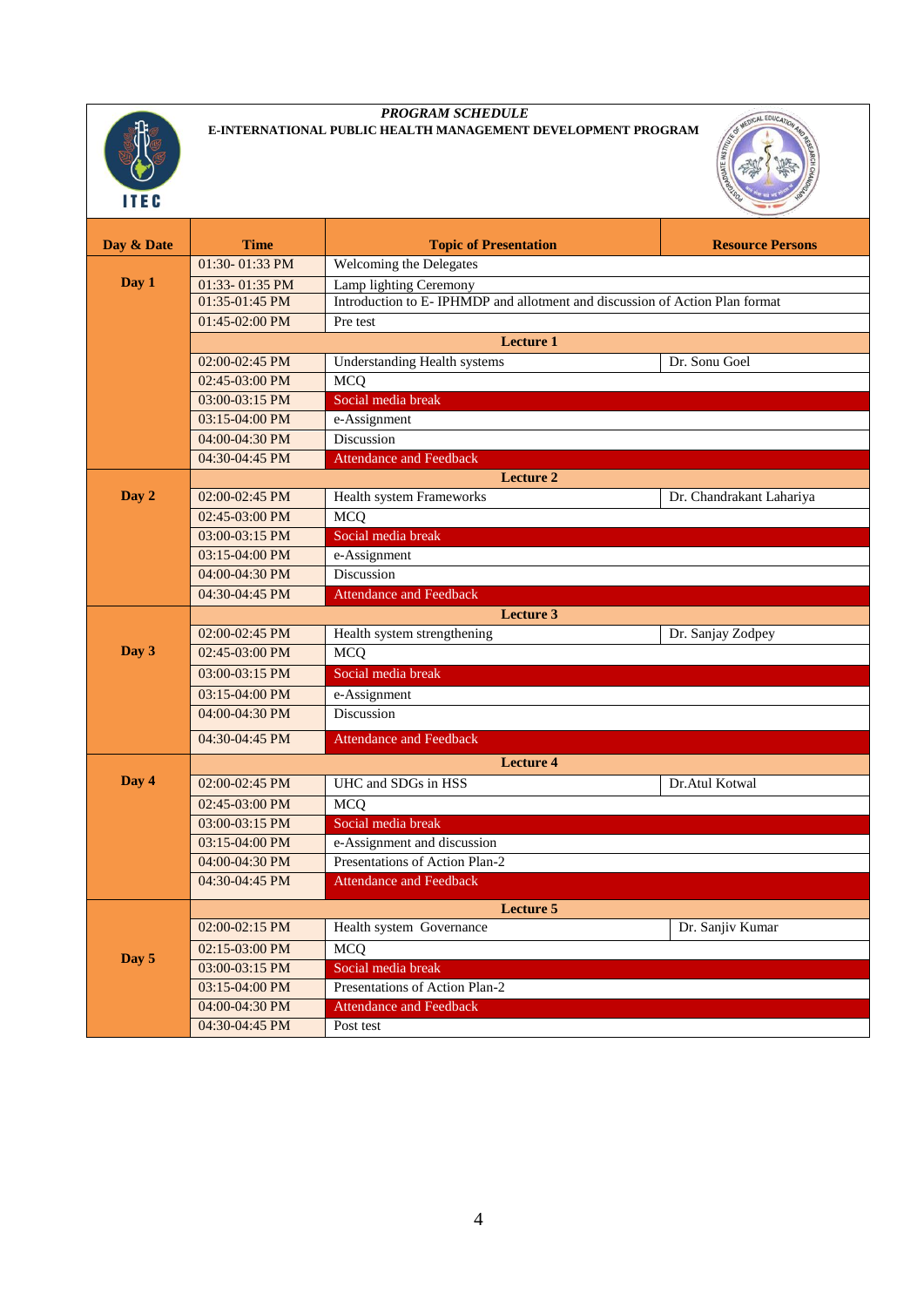# **6.** *Course Teaching & Delivery Methodology*

- The course will be hosted and delivered online by Department of Community Medicine & School of Public Health, PGIMER.
- ⚫ Live sessions and discussion
- ⚫ Teaching Methodology: Multi-pronged adult learning pedagogy, video lectures, reading material, Quiz
- ⚫ IPHMDP contest

# **7.** *Course Fee*

As per the ITEC rules

# **8.** *R***egistration**

It will be done online through the google link provided.

# **9.** *Seats for the said course*

100 participants

## **10.** *Target audience*

Essential Qualification- Graduates and above

Desirable Qualification- Working in health care program/ projects.

This course will target public health professionals, students, implementers, academicians, social workers and people from other backgrounds who want to contribute towards public health.

# **11.** *Age Limit*

No upper age limit for the said course.

### **12.** *Course Outcome*

### **Benefit to the Participants**

- Develop the understanding of Health system as one of the component in determinants of health
- Develop in-depth understanding of WHO building blocks in attaining Universal Health Coverage

# **Benefits to Organization**

1. Overall increased performance and productivity of organizations in attaining top ranked position.

# **13.** *Course Certification*

A certificate of successful completion of course will be awarded at the end of the course.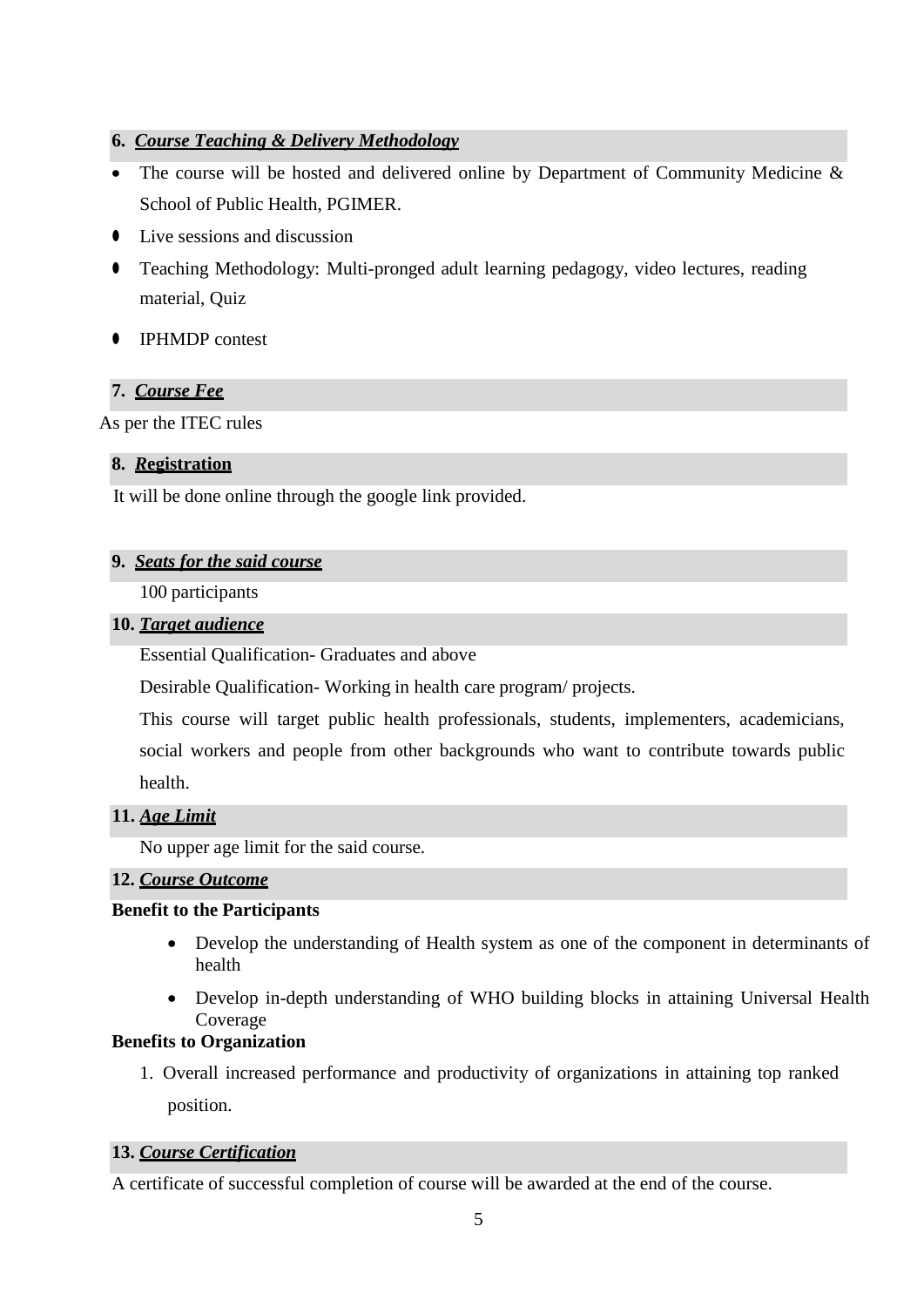#### **14.** *Prior experience of conducting the program*

Department of Community Medicine & School of Public Health, Post Graduate Institute of Medical Education and Research, India has been conducting a 5 to 10 day "**International Public Health Management Development Program**" **(IPHMDP).** The program will impart the skills required to effectively manage the existing and emerging public health challenges and in-turn enhance the capacity of the public health managerial workforce. Till now we have conducted seven physical programs in **May 2016, December, 2016, February 2017, December 2017, March 2018 ,March 2019 and 8 online E ITEC courses in last 2 years** These program is entirely on **No- Profit Basis** and **first of its kind in the country** being conducted in government set-up in order to enhance management competencies which are absolutely essential for a good manager for improving the performance and productivity of organizations. The institute has been conducting several capacity building programs from last many years for national and international participants in collaboration with lead institutes and organizations **(Annexure-1, 2 and 3).**

*During COVID times, we conducted series of 3 online courses on 'Managing COVID 19 pandemic-Experiences and Best Practices of India', which was highly appreciated. Besides, we were able to continue 8th and 9th IPHMDP and 3 online weekly courses (Communication in Public Health, Health System strengthening, Quality Management) supported by Ministry of External Affairs which has received huge response in terms of applications from ITEC countries. We have been receiving letters from various embassies from ITEC nations to conduct on-site courses in their countries as well.*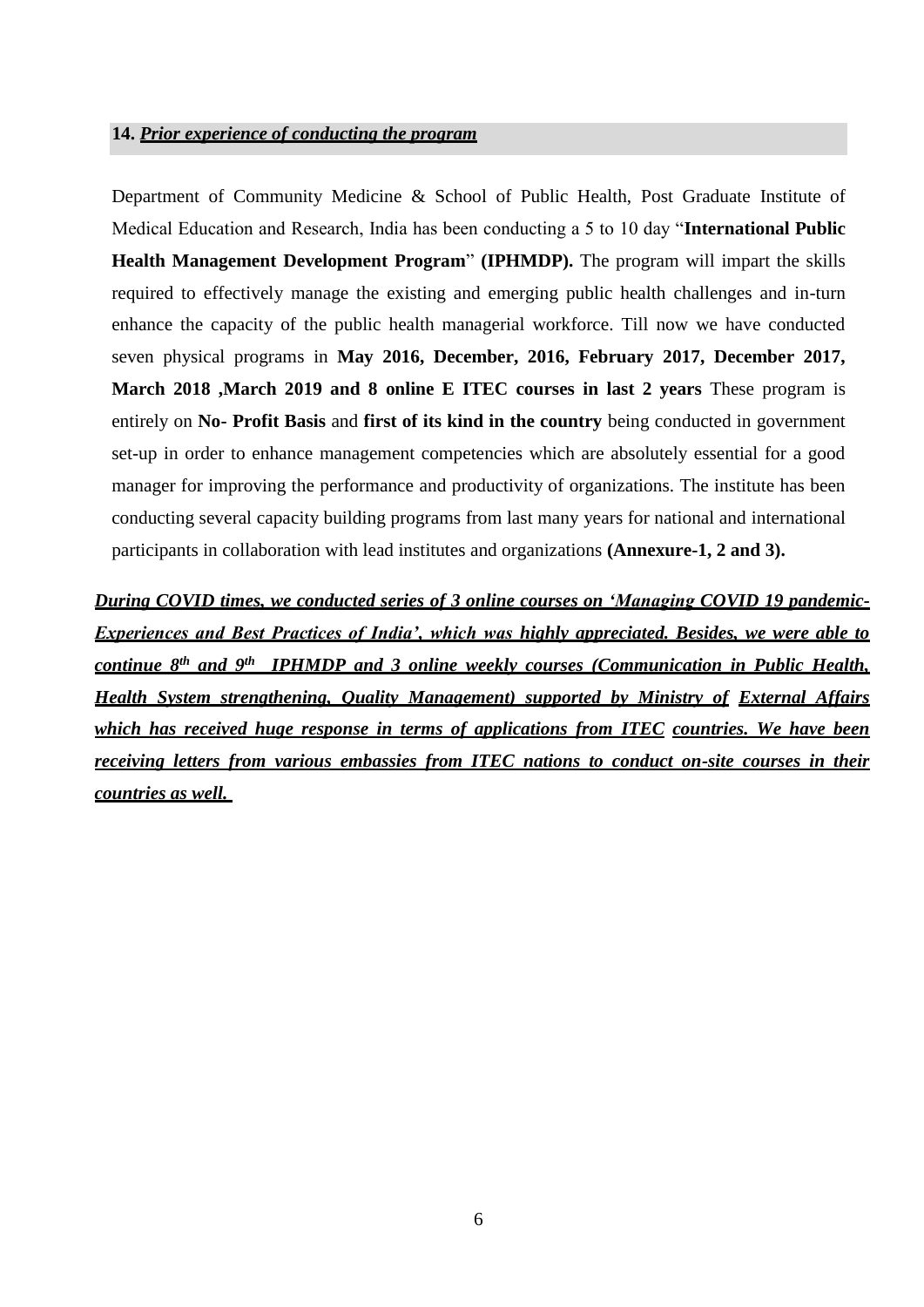#### **Annexure '1'**

#### **Prior Experience of Program Director**

**Dr. Sonu Goel, Program Director** of International Public Health Management Development Program is a medical doctor and specializes in PUBLIC HEALTH. He had done his MBBS and Post-graduation in public health from Indira Gandhi Medical College, Shimla. He is currently Professor in Department of Community Medicine and School of Public Health. He has over 20 years of rich experience in the field. He has written around 100 papers in national and international journals and authored 2 books-one of which by Elsevier"s- "Hospital Administration-a problem solving approach" is among the hot-selling books in India. Besides this, he had authored over 35 chapters in several books. He received fellowships of three prestigious associations (Indian Public Health Association, Indian Association of Preventive and Social Medicine, and International Medical Science Association) and MNAMS, which is very unusual for a young faculty of his age. He is also an alumnus of John Hopkins School of Public Health, Baltimore, US and Maastricht University, The Netherlands. He is Adjunct Clinical Associate Professor, Public Health Master's Program, School of Medicine, University of Limerick, Ireland, and Honorary Professor, Faculty of Human and Health Sciences, Swansea University, United Kingdom. He is Director at e-Resource Centre for Tobacco Control, e-Learning for Public Health

Dr. Goel has a vast experience of teaching public health management and has been actively involved in designing and implementation various courses for last 7 years. He had attended 4 UNION IMDPs viz. CML, PM, BFM, and MOM between years 2009 till 2011. Additionally, he had also participated in many technical courses including Operational Research course. Currently, he is supporting UNION"s technical courses and SORT-IT (South Asia Operational Research course) as external resource person for the last 4 years. He has a vivid experience of conducting trainings in liasion with various international and national organisation and agencies. He conceived as new model namely "PGIMER-The Union OR model' in 2014. He has a rich academic background in Public health management and is the reviewer of many journals of repute including WHO Bulletin, International Journal of Tuberculosis and Lung Disease; Public Health Action; Indian Journal of Public Health; Indian Journal of Community Medicine among many. He is member of many national and international scientific bodies. At this young age, he had completedmore than 30 projects independently with almost 10 national and international organizations.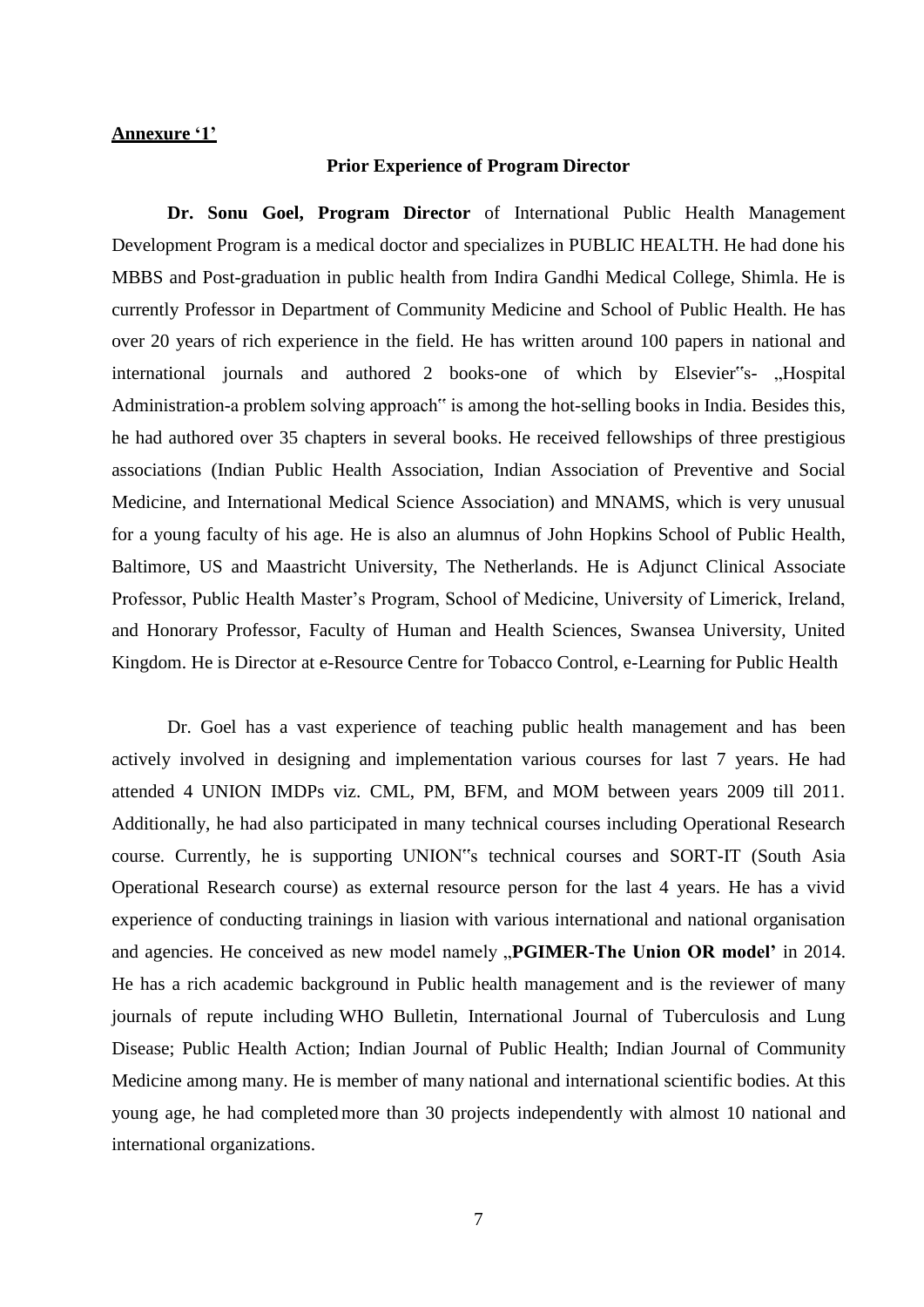#### **Annexure '2'**

#### **Organizational Capacity**

#### *PGIMER, Chandigarh:*

The Postgraduate Institute of Medical Education and Research (PGIMER) is based in Chandigarh and was established in 1962 by then Prime Minister of India, Pt. Jawahar Lal Nehru. It was declared as an "Institute of National Importance" by an Act of Parliament of India on 1st April 1967 and is currently an autonomous body functioning directly under the Ministry of Health and Family Welfare, Government of India. PGIMER has almost all specialities and super-specialities departments. PGIMER has completed over 1000 research projects and more than 500 research articles are published every year in national and international indexed journals.

The Department of Community Medicine was instituted in 1977 with the purpose of developing effective models of health service delivery for rural communities and for providing community health orientation to public health professionals. To address emerging challenges in public health education and research, the Department was upgraded to School of Public Health (SPH) in the Tenth Five Year Plan of India (2002-06). It has a WHO supported Learning Resource Centre within the premises. SPH also offers regular PhD, MD, Post Graduate Diploma in Public Health Management (PGDPHM), and Master of Public Health (MPH), along with various short-term courses in areas of epidemiology, health management, health promotion, communicable and non-communicable diseases. SPH is also involved in several research projects in collaboration with national and international organizations and state governments. Each year nearly 45 training programs are conducted with an average attendance of 30 participants per course. Department also works in coordination with several leading national and international agencies such as DBT, ICMR, WHO, UNICEF, UNFPA, DFID, MOH&FW, and MOE&F that financially support research and training projects covering most public health areas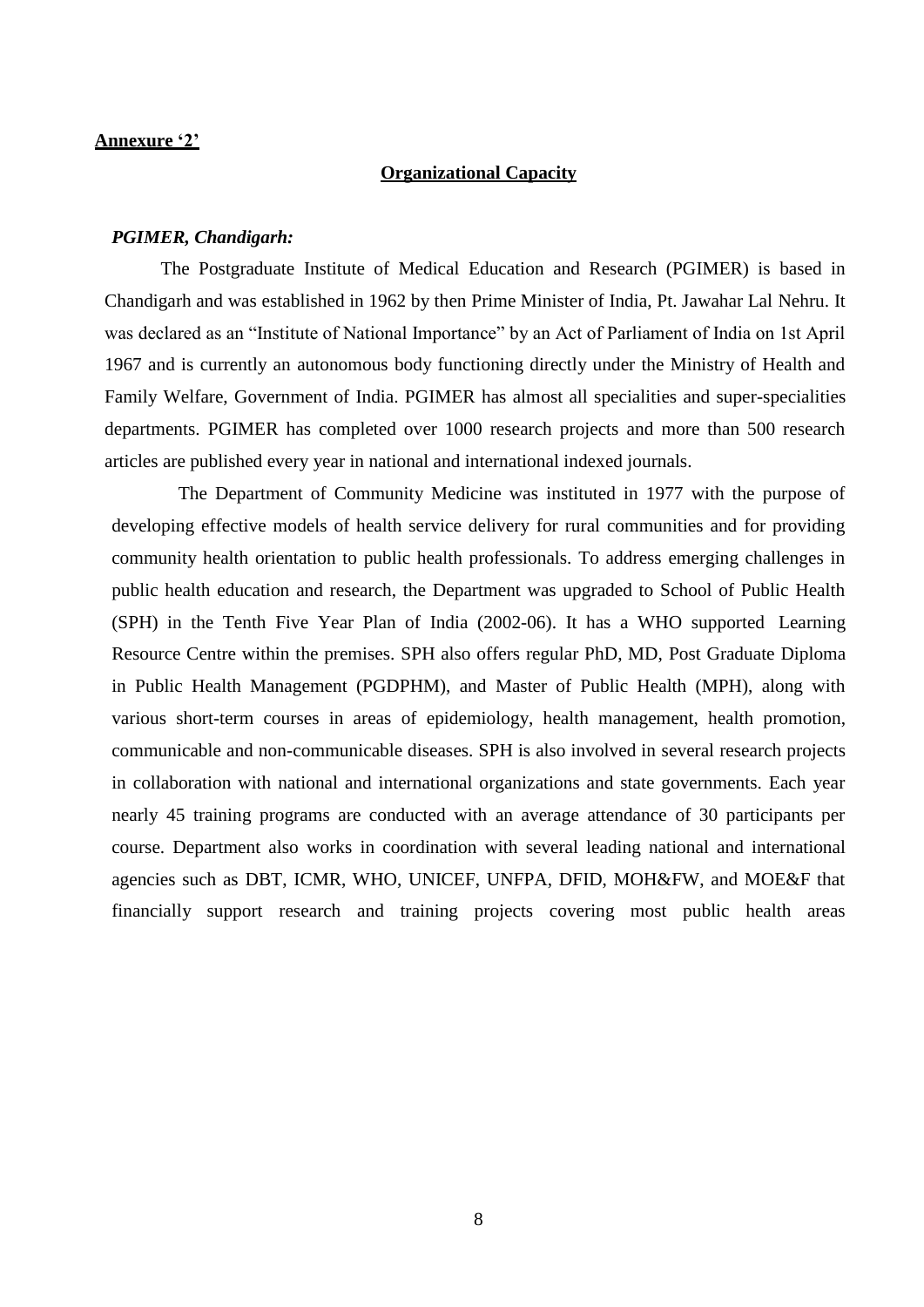## **Annexure-'3'**

#### **Executive Summary of last online Health System strengthening course**

Achieving universal health coverage by 2030 requires positioning qualified and skilled public health professionals, especially from developing countries and continents (India and other developing nations alike), who can plan, implement and monitor national health programmes and public health initiatives in order to improve performance of health care delivery system. Further, it is documented that Sustainable Development Goals (SDG) cannot be achieved without addressing availability and distribution of trained public health management officials. The available literature has cited that health initiatives in developing countries often fail because of lack of managerial competence.

In this context, an **International Public Health Management Development Program (IPHMDP)** was conceptualized in 2016 by School of Public Health and Department of Community Medicine which aims at enhancing the skills and competencies of middle and senior level program managers for strengthening efficiency of organizations in resource limited settings. In this well-ordered series, a five day **12th IPHMDP** was organized by Department of Community Medicine and School of Public Health, PGIMER, Chandigarh from 8th-12<sup>th</sup> October 2021. The program was fully sponsored by Ministry of External Affairs, Government of India under Indian Technical and Economic Cooperation (ITEC) Scheme. In this program, a total of 61 participants from 29 countries namely Jordan, Kenya, St. Kits and Nevis, Srilanka, Morocco, Maldives, Mayanmar, Mozambique, Mauritius, Nepal, Palestine, Vietnam, St. Vincent & Grenadines, Tunisia, Thailand, Kingdom Of Eswatini (Formerly Swaziland), Suriname, Somalia, Azerbaijan, Nicaragua, Trinidad, Bangladesh, Peru, Egypt, Phillipines, South Sudan, Seychelles, Bahrain, Iran participated.

The current program is "**first of its kind'** public health management program in the country which endeavours to boost skills and competencies of public health professional for addressing local public health challenges and increase competency of organizations. The modules covered during this comprehensive program were specifically targeted to improve the health system strengthening related concepts and skills in the participants in order to enable them to apply this knowledge in their respective settings.

In order to ensure the application of learning during the program, every participant has submitted an '**Action Plan'** after completion of the program, in which they prioritised the areas (from the

program) of implementation in their respective organization. The **key highlights** of the program were; its design which focused on learning through a mix of traditional formal learning methods (lecture, power point presentations, case studies) and informal learning methods (role plays, exercises, real case scenarios, management games and videos); its concept wherein focus was on application based learning in which the participants prepared an action plan during the program for their organization (to be implemented within 3 months); and facilitation by an elite panel of experts and facilitators from lead academic and management institutes of the country.

**'IPHMDP Contests'** was also organized during the program wherein various awards pertaining